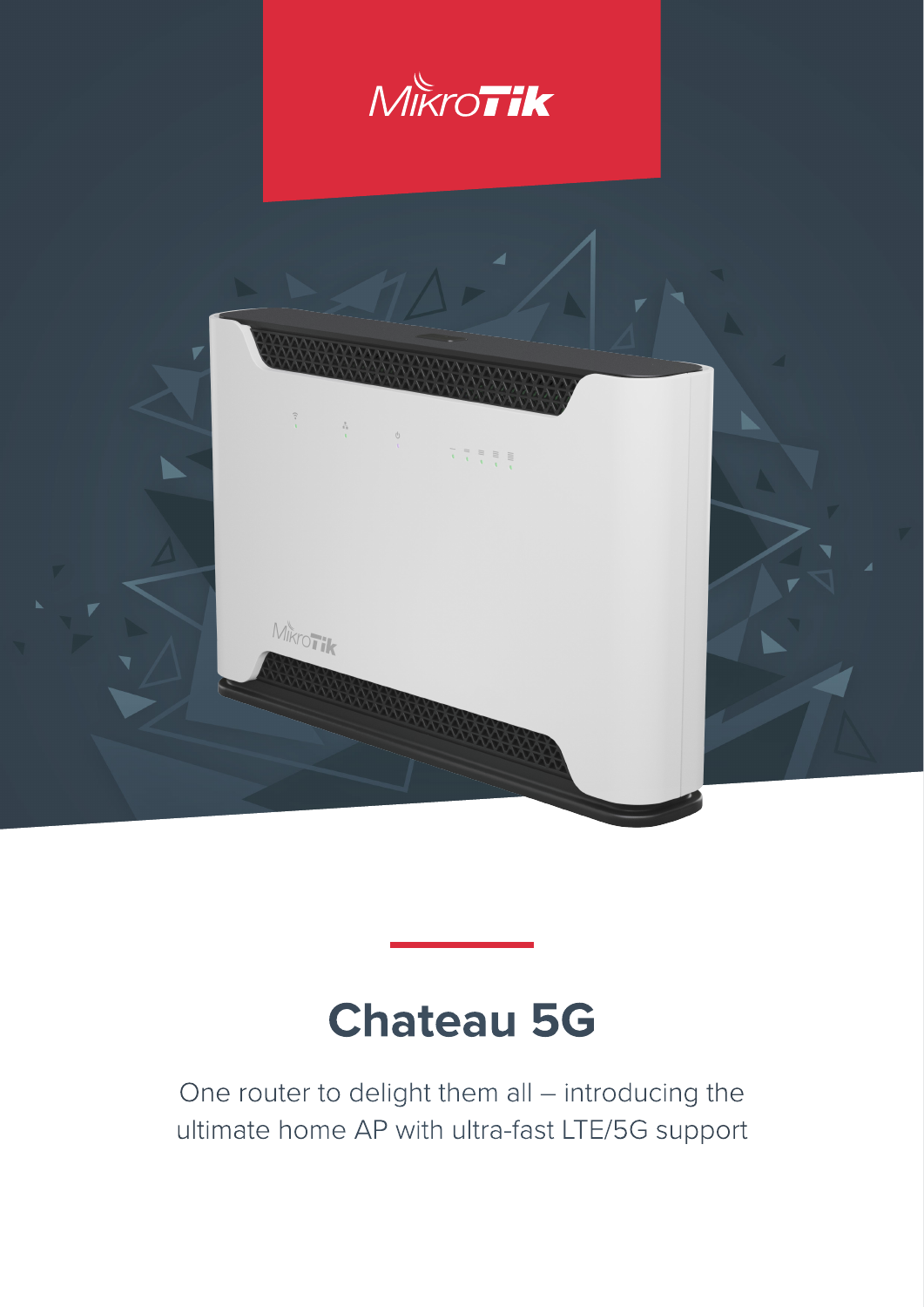The world is changing. With so many people working remotely, mobile operators are facing new connection speed and stability requirements. The answer is 5G, and we have made a single device that will satisfy the most diverse client base. From a regular household with no tech background to the most advanced groups of system administrators and engineers, the Chateau series has something for everyone.



It is a high-speed, dual-band home access point with LTE/5G support – for really fast Internet anywhere, anytime. There are many options to choose from, depending on your needs: from CAT4 LTE up to the CAT20 LTE and the ultra-fast 5G. But LTE is not the only option – Chateau also features 5 x Gigabit Ethernet ports and a full size USB port.

### **The most advanced software on the market - RouterOS**

We have been making our own software since 1996. With each new version our priority remained the same: to provide users with the freedom to explore different setups and always have the right tools for the job. Without unnecessary paywalls.

Run a secure VPN from the office directly to your home, enable parental control, QoS (traffic prioritization for certain needs, such as streaming), specific firewall rules, IPsec hardware acceleration, VLAN, e-mail or SMS notifications.. You can even automate complex trigger notifications ("Your bandwidth has reached X for Y minutes!") and modify queues based on bandwidth usage.

If you can imagine it – RouterOS can achieve it.

#### Let's make more clients happy with MikroTik Chateau!

#### **Built with security in mind**

Not only our RouterOS software comes with robust security options, we also focus on the production security. There is no outsourcing, every 5G device is assembled at our EU contract manufacturers and all the components come from reputable, trusted partners – such as Qualcomm. We cooperate with European law-makers and work hard to ensure full compliance with all the necessary safety policies. MikroTik is all about smooth, long-term cooperation without surprises.



*Chateau has powerful integrated antennas , but you can connect external LTE antennas (included with some models) for even stronger signal.*

## **Do you want the ultra-fast, secure and powerful Chateau 5G? Talk to your mobile operator today!**

We are currently working with different mobile operators around the world to roll out the 5G product line as soon as possible, but, with your help, it can happen even faster. Show this product to your mobile operator – and let the demand create its own supply in the shortest time possible.

Chateau is a great choice for any mobile operator. It can be customized with a variety of labels or printed branding. And operators can use the TR-069 technology to create custom remote client management options, such as router configuration via the same web-page you are using to pay the mobile bill. There are six Chateau 5G models with various band options to comply with frequency regulations in different countries.

2021 is the time for great networking without compromises. Secure remote work options and a blazing fast Internet connection are no longer a luxury. They are a necessity. Pass this information to your mobile operator, and we will take it from there.